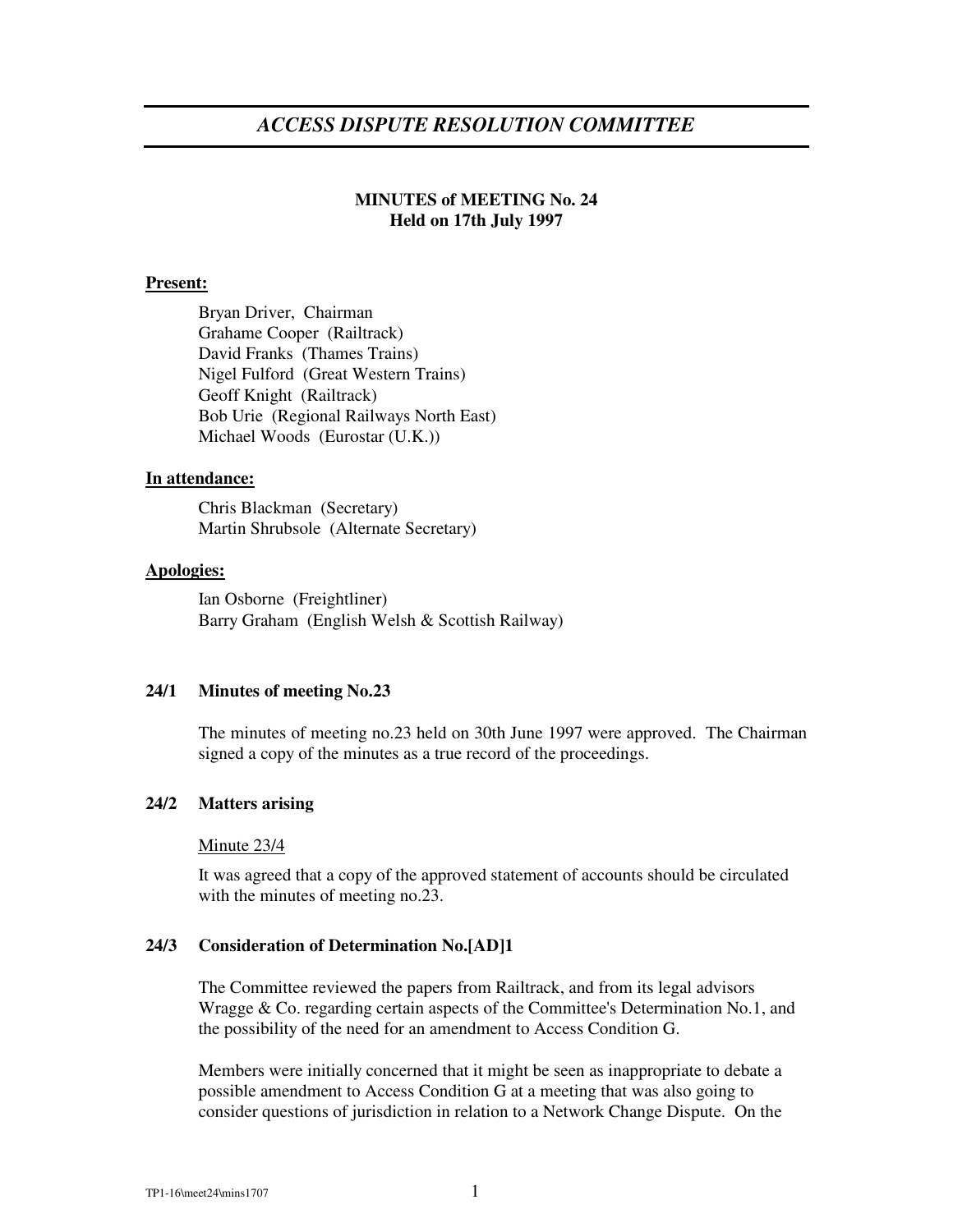other hand, members recognised that the issue in question had arisen because, whilst ADRC, and subsequently the Network and Vehicle Change Committee, had been clear in decisions they had made, and those decisions had not been challenged by any of the Parties affected, there was still potential for a dispute over the implied interpretation of Access Condition G6.1 in particular.

The Committee reminded itself that its previous determinations had related to disputes where one Party had believed that a matter warranted consideration under the Network Change procedures, but the other had not. Determination [AD]1 had clarified the position namely that disputes about the applicability of Access Condition G should be resolved by reference to the Network and Vehicle Change Committee.

Having reviewed the papers before it the Committee agreed that it had no wish to change its position in regard to the earlier determinations, nor did it wish to modify its future position. The Committee noted that the force of the legal advice was that:

- a) the Committee had interpreted the phrase in Condition G6.1 "if any Access Party is dissatisfied as to any matter concerning the operation of the procedure in this Part G" as including the circumstance where one Party *'is dissatisfied that the other had failed to initiate the procedure'*; and
- b) for the avoidance of doubt there was merit in making this specific interpretation appear on the face of the Access Condition.

The Committee resolved that:

- i. given that lawyers had identified a possibility of doubt, there was merit that that be removed;
- ii. it was satisfied with its previous interpretation, and that it would continue to apply the same interpretation; however
- iii. a suitable "for the avoidance of doubt" amendment to Access Condition G6.1 would be helpful.

The Committee asked the Secretary to liaise with Railtrack in order to ensure that a suitable submission was tabled, by Railtrack, to the Class Representative Committee, in order to ensure this possible source of future misunderstanding was eliminated. The Committee noted that, for consistency, an amendment to G6.1 ought properly to be reflected in similar amendments to Access Condition F, and the Major Projects provisions of Access Condition D.

# **24/4 Considerations of Locus and Procedure in relation to two submissions from Connex South Central**

The Committee noted that its object in this discussion was to identify whether or not it had a role to play in the resolution of two disputes tabled by Connex South Central, one relating to Schedule 8, and the other to a possible Network Change. The Committee noted that Connex South Central had made substantial submissions to support each dispute, and that extracts only of these submissions had been circulated to Committee members, for the specific purpose of enabling a discussion on locus in the process. No submissions on the merits of the case had been received from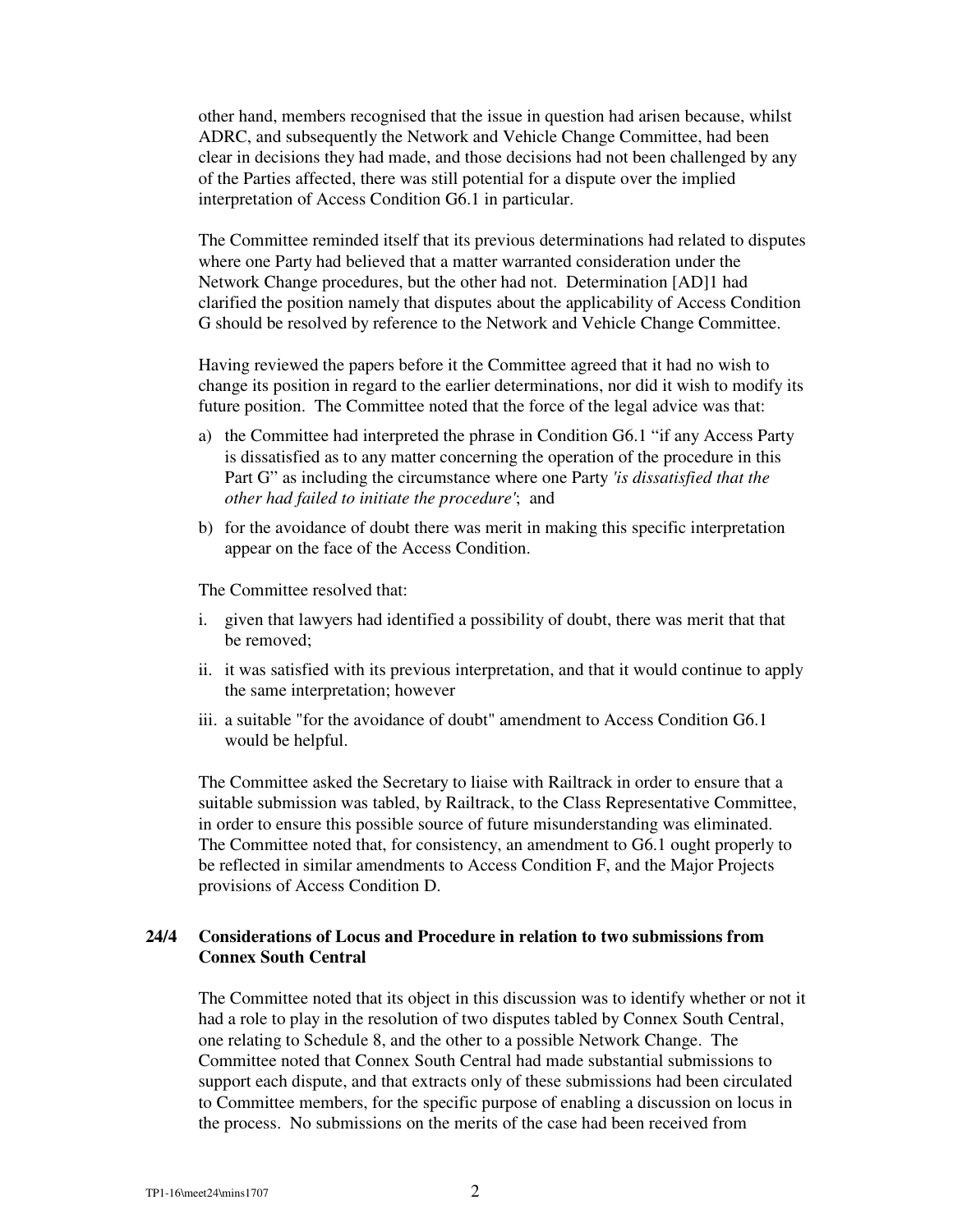Railtrack, although a note on process had been received. The Secretariat had been in discussions with both Parties and the designate clerk to the Committee had produced a brief for the Committee on the issues of the process involved. The Committee noted a point from the designate clerk that the initial brief had omitted to draw the Committee's attention to the fact that Connex South Central were no longer paying part of their Track Access accounts, but were instead paying money into escrow.

Members of the Committee declared interests as follows:

- Michael Woods, that he had been consulted by Network South Central at an early stage when they were exploring whether a case could be put before the Committee;
- Nigel Fulford confirmed that representatives of Connex South Central had contacted him as the elected representative for Band 2 of the Franchised Passenger Class, and that he had given advice and guidance on the Committee's procedures;
- Graham Cooper and Geoff Knight confirmed that as employees and shareholders in Railtrack they have an interest in the outcome of these disputes, and that Graham Cooper, in his normal professional capacity, had participated in the meeting between Railtrack Southern Zone and the Secretary and designate clerk to the Committee.

The Committee examined the possibility that these matters might be treated other than as Access Disputes, and came to the conclusion that the Parties, contractually, were required to refer the matters in dispute to the Access Dispute Resolution procedures.

The Committee noted that the matters in dispute involved sums of money significant to both Parties. It considered the proposition that, if neither Party to the disputes was likely to accept a decision, and if there was a higher level to be appealed to, the Committee should confine itself simply to inviting the Parties to go to the highest level. The Committee questioned whether it had any powers to void any part of the Access Conditions, or the Access Dispute Resolution Rules. Furthermore, whereas a dispute resolved in accordance with the rules requires that, for example, arbitration should be final and binding on the Parties, resolution sought outside the rules could well not have this force.

The Committee concluded that it did not have the right to relieve itself of its duty to hear references, that it should hear the full merits of any case brought to it for which it had a locus, and that it had the responsibility thereafter for determining the route for any consequential appeal.

The Committee considered the proposition that one hearing at ADRC could hear both the Schedule 8 dispute, and the Network Change dispute. The Committee noted that it had only just reasserted the principle that Network and Vehicle Change disputes, including disputes about whether or not a Network Change had occurred or was proposed, should be resolved at the Network and Vehicle Change Committee. Furthermore, as that sub-Committee's proceedings lead to the possibility of appeal to the Regulator, the ADRC must be careful that it does not at any stage deny a Party that route of appeal.